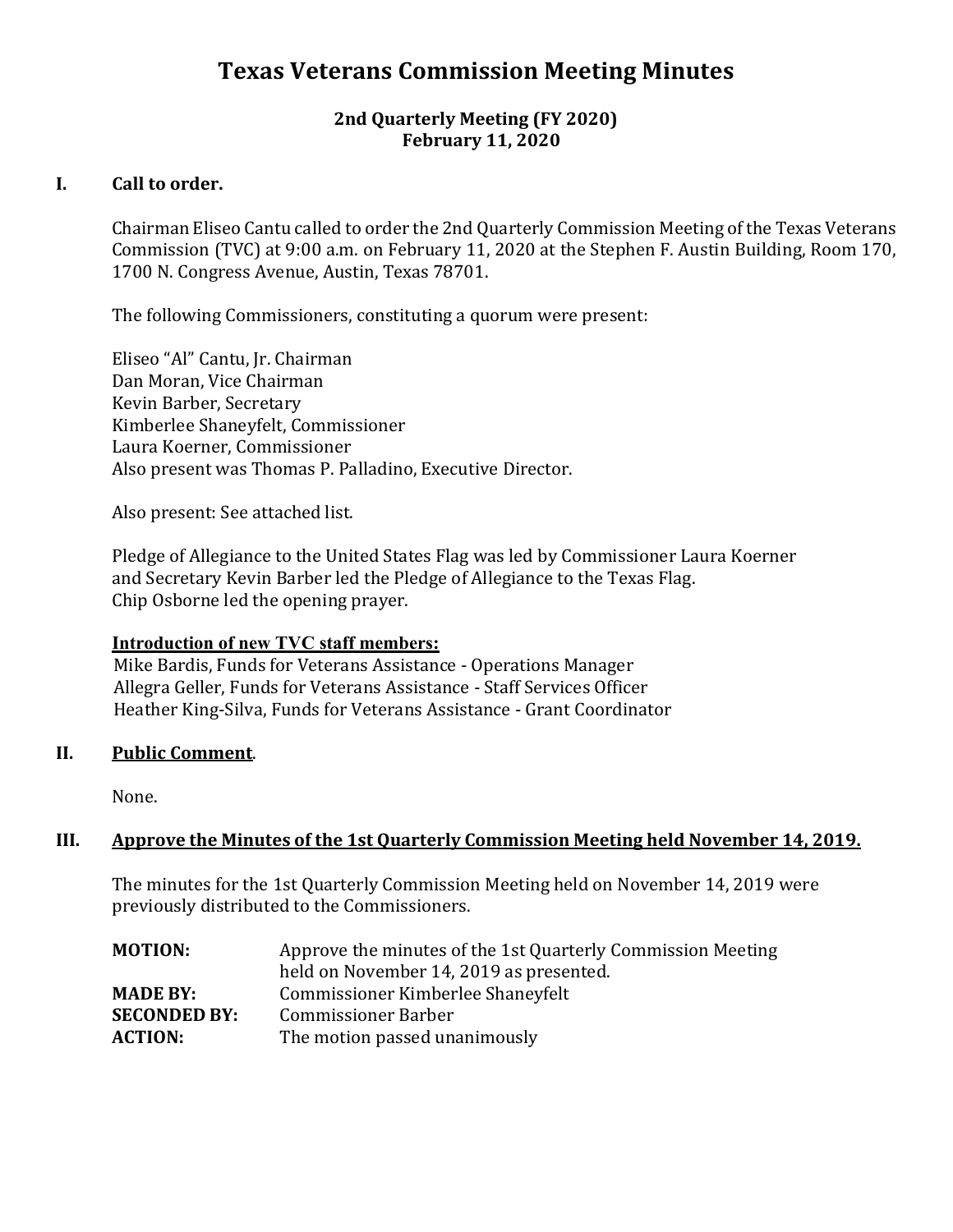## **IV. Report, presentation and/or action regarding Agency Programs and Division.**

The Commissioners reviewed the Quarterly Program Reports that were previously provided. Directors were provided the opportunity to brief the Commission on any new items or highlight significant items that occurred within their program or division.

- A. **Wes Bryant**, Director of Claims, briefed the commissioner on the following: Claims training was held from 3- 5 December 2019, there were about 260 attendees including a hundred and forty-one VCSOs. The comments from the attendees so far have been overwhelmingly positive and we are already starting to plan for next fall training. Next is spring training, which is scheduled for April, will be held in the individual districts. Northwest is April 7-9 in Addison, Northeast is April 14-16 in Austin, Southwest is April 21-23 in San Antonio and Southeast is April 28-30 in Houston. New office in Cedar Park TX OPC, will be sharing office with Health Care program. Veterans Education is currently attending the National Association of State Approving Agencies in Washington, DC. Charles Bryant has been hired as the Operations Manager for Education. HCAP has closed 725 cases so far, 236 outreach events conducted throughout the state.
- B. **Chip Osborne**, Director of Resource Management, highlighted the Entrepreneur Program, under the leadership of Miss Anna Baker. For the first quarter, the Program had an overall target of 1022. I'm here to report that Anna's team exceeded the overall yearly goal already in the first quarter by 4344, or 425%. A lot of that is contributed to the ending of Senate Bill 249 this past December, however this team also does other business support services such as Business Planning, Capital Acquisition copyright, Corporate Structure, Government Contracting, Merging and Acquisition, and Marketing Research. Her team has done a phenomenal job. Tim Shatto is our COOP Manager, Continuity of Operation, currently he is taking all his FEMA and States Risk Management courses, has been conducting surveys with all of our directors and managers to ensure that our agency is able to continue performing under a broad range of circumstances or in case there happens to be a natural disaster.

**James Bracken**, Director of Funds for Veterans Assistance, briefed on the Grant application process. There were 205 applications that were submitted by the deadline, after a review of those for eligibility, there were 171 eligible applications. 34 that were not eligible, included applications which revealed financial instability and or audit findings. Other ineligible applications did not provide all the required financial documents with the applications. Of the other 171 applications received, we are moving forward in the process. FVA committee met in late January where we heard many different presentations, there were 109 total percenters, 86 in person, 6 media only and new this year, we allowed remote presentations. And that is after the guidance of the commission, that turned out to be a pretty successful access point for the public to present their grant applications. The advisory committee is moving forward with their recommendation considerations, on the March 12th meeting where they will decide what the final list for recommendations will be, and then we will look at the renewal eligible based upon the RFA and be prepared on May to present to you a complete slate of recommended applicants.

**C. Shawn Deabay**, Deputy Executive Director, provided and update regarding the Women's Veterans Program, is now under the Communications department. March 8th is kicking off at three-week awareness campaign for the Women Veterans Program via Facebook. There will also be a lot of upcoming website Improvements. I.T. Richard Jimenez along with his team have been assessing the IT processes, and what they want to identify, is the IT ticket situation, we are resolving IT issues but want to track how long it takes and do a better job and become more efficient.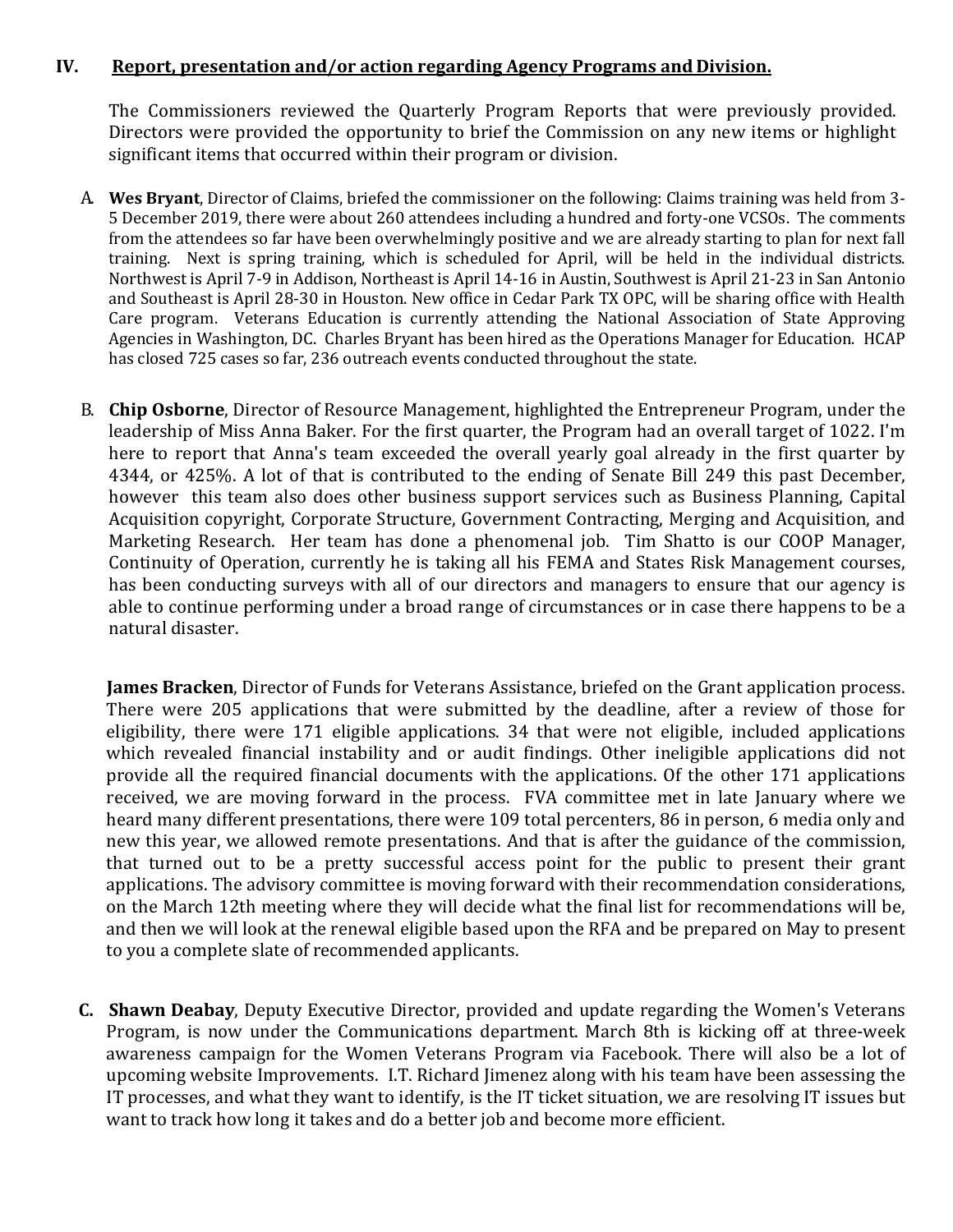**Sunset Deliverables:** has three tabs, the first tab is the sunset deliverables. I want to talk about those that are in yellow, the very first tab has 2.2 require TVC to better track and analyze claims outcome data to guide program success. 1.2 part 1, require TVC to create and track meaningful outcome measures for all programs. The next one is 1.2 part 3 which includes a success measures and targets in the Strategic Plan. Then the last part of our sunset deliverables is all about the mental health program director qualifications, we have plenty of time to get that done, we are in recruitment phase for that position. It has been posted.

**Sunset Management Recommendations:** the very first one is 1.3, directs TVC to survey Texas veterans about the needs of veterans and making sure we meet their satisfaction. We are in compliance, the reason why it's yellow is that we want to improve and right now the programs are reaching out, but we want to warm up collaborative Cooperative approach with everybody's in the Communications Department working with the programs, to ensure there is collective approach. The next one talks about the institutional knowledge in claims, claims have standard operating procedures, but we want to include the duties responsibilities and training that is required each of the positions. Although we are in compliance, we want to do a better job of capturing each individual position to make sure we keep that institutional knowledge. Going to 3.3. develop and track enhanced grantee performance measures to better evaluate the benefit of its grant funding to veterans. 4.2 is to track and analyze training cost, each program will be tracking each of their training portions..

**Other Deliverables:** When it comes to other agency deliverable, these are other bills that are passed that affects TVC. HB 2530. This is the one that creates an online repository for information regarding active duty service members relocating to Texas. This is not accomplished we are working on and she have it done by next month. We want to make sure we have enough active duty information on the website. The last one Section 434 the government code, the Veteran's benefit book, it is yellow, but it is now online, and we are in the process of getting printed copies.

Sunset will be coming on this fall to make sure that we do have a we have met all our targets, so it mirrors the SRT implementation date. The implementation date is when we are required to have it by, we try to make that prior to that date, to make sure we have plans to have it on time, in case of any adjustments.

**Greg Talamantez**, Manager of Government Relations, briefed the Commissioners Our first VABS hearing will be on February 24th in Harlingen Texas, the Interim Hearing is going to cover three primary topics and of over veteran's treatment courts, the veteran health care and our mental health. Meeting will be held in a panel style format, TVC will be there along with other relevant testimony to help all of us the same time, this way if there are questions that they may have, an expert will be available to answer any particular questions. They do expect it to be a full Senate Committee, they expect all the Senators to be there. Chairman Cantu and Chip Osborn will be providing testimony and will have support staff available. We do plan to arrive in Harlingen on the 22nd will have preparatory meeting on 23rd, we will review testimony reviews and have everything in order to have a successful hearing.

# **V. Quarterly Reports from Advisory Committees (Veterans Communication Advisory Committee, Veterans Employment and Training Advisory Committee, Fund for Veterans' Assistance Advisory Committee and Veterans County Service Officer AdvisoryCommittee)**

**Jim Cunningham, (Outgoing) Chairman and Lee Rivas (Incoming) Chairman of Veterans Communication Advisory Committee**, provided a summary concerning the Excellence in Media Awards recognizing works in media. Thanked Communication staff for outstanding support.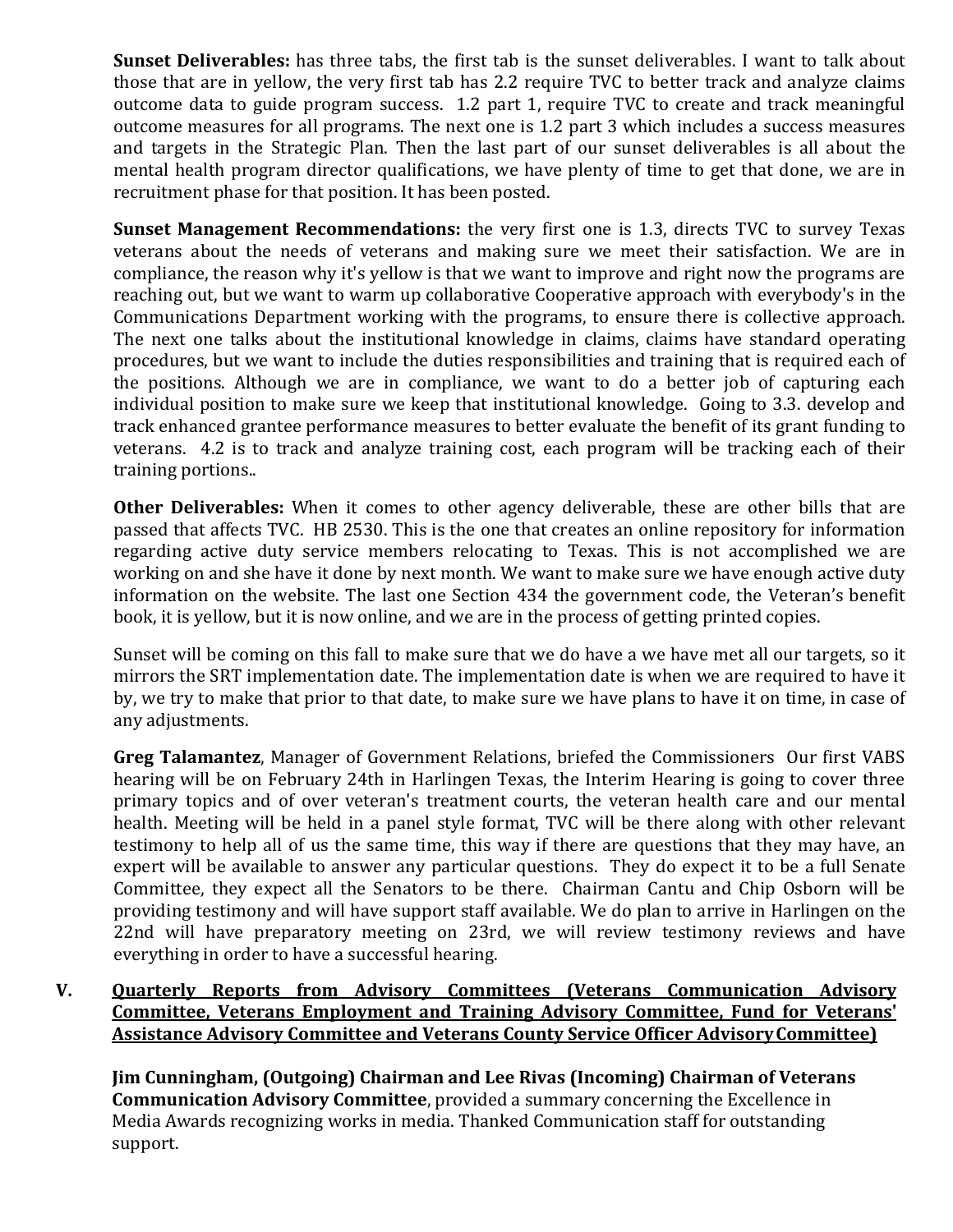**Ted Oats, Chairman of Veterans County Service Officer Advisory Committee**, gave a summary of items discussed in their last meeting. Mentorship programs in place for new VCSOs, will write SOP. A report regarding the VCSO Association of Texas and report and discussion on VetraSpec.

**Jim Martin, Director of Veteran Employment**, gave a summary of items discussed in their meeting, a review of Administrative Rules and Training requirements of the Committee given by TVC General Counsel Madeleine Connor.

**James Bracken, Director of Funds for Veterans Assistance**, provided a summary of items discussed in last meeting. Recommendations to the Commission on FVA 2020 VCSO grants, Veteran Treatment Courts, Housing for Texas Heroes, Veterans Mental Health and General Assistance grants.

#### **VI. Report, presentation and/or action to Proposed Amendments to Administrative Rule 40 TAC, §452.2. Advisory Committees.**

**Madeleine Connor, General Counsel**, provided a summary of the proposed amendments to Administrative Rule 40 TAC, §452.2. Advisory Committees. The General Counsel explained that the amended rule is proposed to dissolve advisory committees Veterans Employment and Training and Veterans Communication and create the new Veterans Service Advisory Committee.

| <b>MOTION:</b>      | Approve the proposed Amendments to Administrative Rule |
|---------------------|--------------------------------------------------------|
|                     | 40 TAC, §452.2. Advisory Committees.                   |
| <b>MADE BY:</b>     | Secretary Kevin Barber                                 |
| <b>SECONDED BY:</b> | Commissioner Kimberlee Shaneyfelt                      |
| <b>ACTION:</b>      | The motion passed unanimously                          |

# **VII. Report, presentation and/or action on Appropriation Year 2020 First QuarterOperating Statement.**

**Michelle Nall, Chief Financial Officer**, provided Agency Summary regarding Appropriation Year 2020, 1st Quarter Operating Statement and a summary of financial activities by the programs since its last report to the Commission.

| <b>MOTION:</b>      | Approve the Appropriation Year 2020 1 <sup>st</sup> Quarter Operating Statement |
|---------------------|---------------------------------------------------------------------------------|
| <b>MADE BY:</b>     | Commissioner Laura Koerner                                                      |
| <b>SECONDED BY:</b> | Vice Chair Dan Moran                                                            |
| <b>ACTION:</b>      | The motion passed unanimously                                                   |
|                     |                                                                                 |

#### **VIII. Report, presentation and or action regarding Advisory Committee Processes.**

**Shawn Deabay**, Deputy Executive Director, presented the Commissioners with the current Advisory Committee Appointment Procedures, to include the Authority and Roles, Committee Makeup, and Application for Appointment procedures for their approval.

| <b>MOTION:</b>      | To Approve the Advisory Committee Processes |
|---------------------|---------------------------------------------|
| <b>MADE BY:</b>     | Commissioner Kimberlee Shaneyfelt           |
| <b>SECONDED BY:</b> | Vice Chairman Dan Moran                     |
| <b>ACTION:</b>      | The motion passed unanimously               |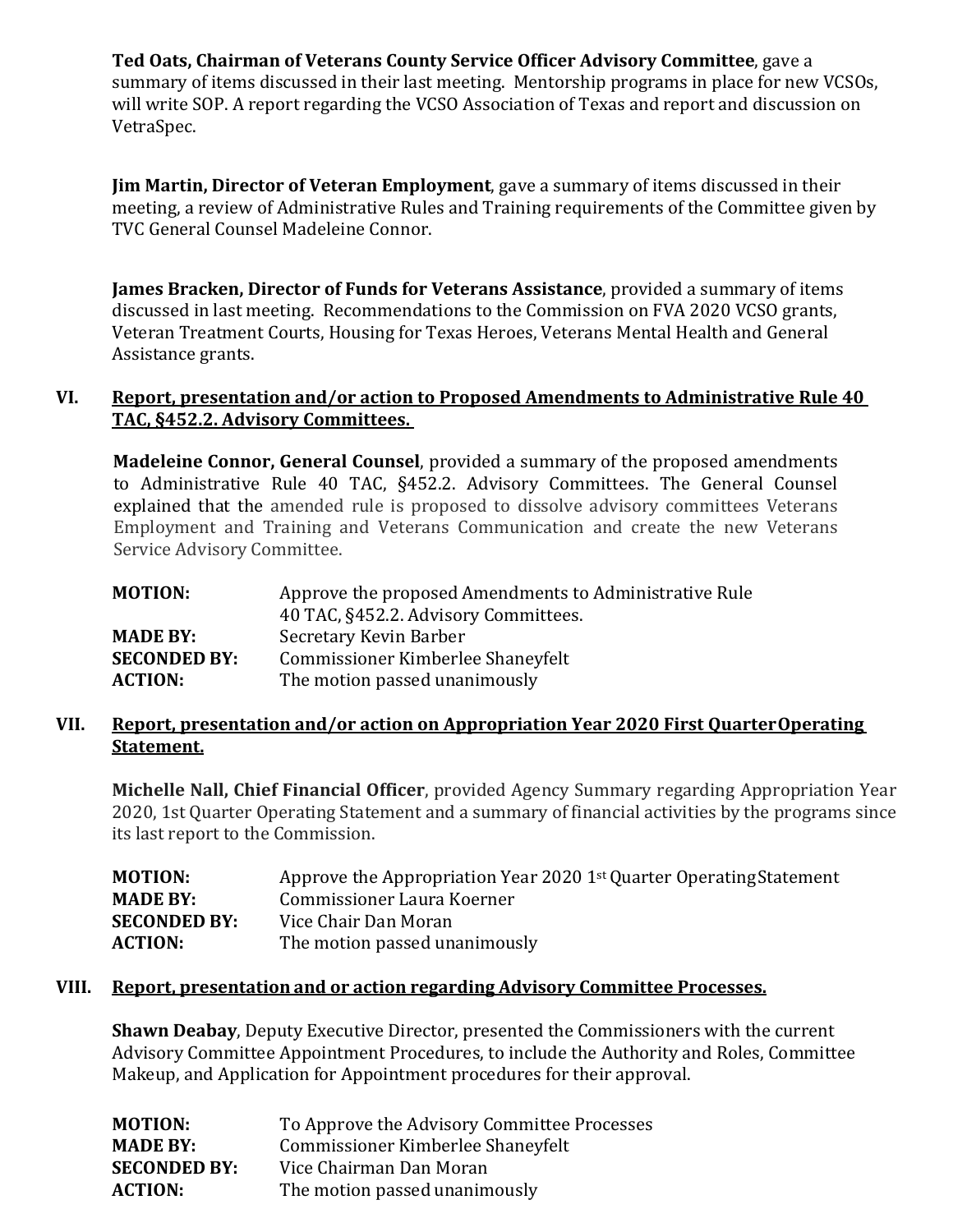# **IX. Report, presentation and/or action regarding Acceptance of Gifts.**

**Chip Osborne**, Director of Resource Management, gave an overview of TVC's accepted \$120 donation. To be use for the Funds for Veterans Assistance.

| <b>MOTION:</b>      | Approve the Acceptance of Gifts   |
|---------------------|-----------------------------------|
| <b>MADE BY:</b>     | Commissioner Kimberlee Shaneyfelt |
| <b>SECONDED BY:</b> | Commissioner Laura Koerner        |
| <b>ACTION:</b>      | The motion passed unanimously     |

# **X. Report, presentation and/or action regarding FY 2019 Internal Audit PlanStatus.**

**Darlene Brown,** Auditor, McConnell & Jones LLP. Updated the commissioners on the Internal Audit Plan Status update involving Veterans Education and Funds for Veterans Assistance, will be on site to complete the audits, and complete the follow on audit findings and start developing the Annual Audit plan for FY2021.

# **XI. Report, presentation and/or action regarding Texas Veterans Commission Excellence in Media Awards.**

**Lee Rivas**, Communications Advisory Committee Chairman, provided an update on results for the Excellence in Media awards. Nominations opened December 16, 2019 and closed January 17, 2020. We scored 55 nominations and present our nominations for your approval.

| <b>MOTION:</b>      | To Approve the Excellence in Media Awards |
|---------------------|-------------------------------------------|
| <b>MADE BY:</b>     | Commissioner Laura Koerner                |
| <b>SECONDED BY:</b> | Commissioner Kimberlee Shaneyfelt         |
| <b>ACTION:</b>      | The motion passed unanimously             |

10 minute break. From 10:25 to 10:35.

# **XII. Report, presentation and/or action regarding Proposed Agency Performance Measures.**

**Chip Osborne,** Director of Resource Management gave the presentation. For fiscal year 2021 from 2025 goal of the instructions came out on 5 February of 2020. They are two very important key dates that I need to express. All Directors, Managers along with the executive team, and Government Relations had a key role in this. The first two key dates, the 20th is our due date for finalization of budget structure and performance measures. We are lumped in with 35 other agencies, that are due on March the 20th. The next important timeline, happens to be June the 1st June, the entire strategic plan, the budget structure and performance measure must be done and blessed off by the by the commission and that must be turned in no later than June 1, 2020. That makes it extremely important for us because our next commission meeting really is not until May. So this is why today you're hearing the proposed performance measures. I have broken this down into two tabs, the first tab is our current performance measures, there were a lot of recommendations from Sunset we have gone in and modify. These are existing performance measures that are in ABEST (Automated Budget and Evaluation System of Texas) and we made some slight modifications. There are 16 performance measures, 13 or key performance measures, 2 are efficiency (EF), 11 are output (OP), 3 that are non-key 1 explanatory (EX) and 2 that are output (OP).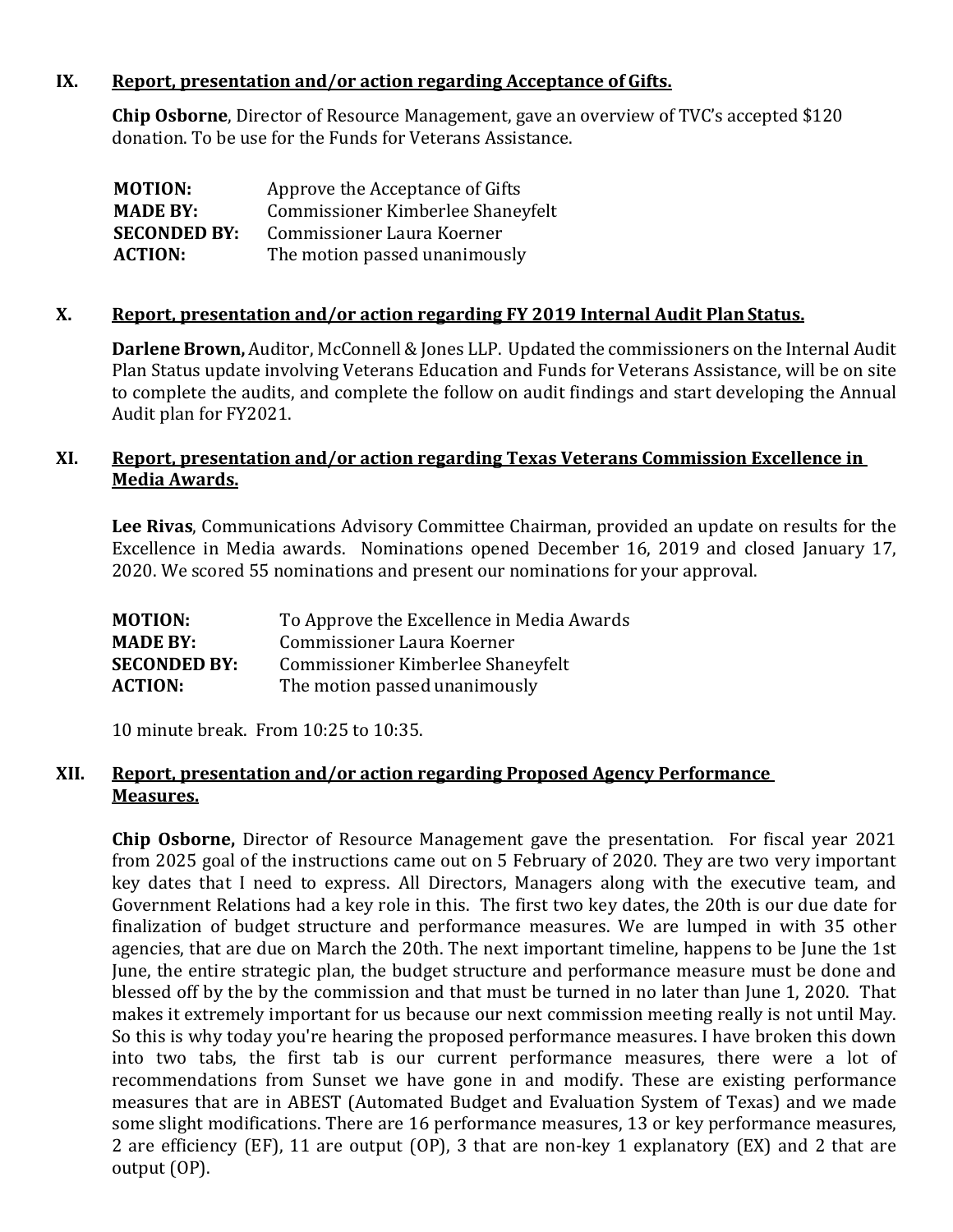Efficiency measures are gauging the cost effectiveness of a program, outputs are number based, outcomes are percentage based. You want to see a merry of different types of outputs and outcomes. Historically our Agency has done a phenomenal job of having output measures, but in Sunset they identified that we had very few very limited outcomes. We need to have a good balance between those two. They really show the effectiveness of our agency. Key measures are the ones that are loaded in ABEST and our LBB (Legislative Budget Board) analyst looks at those, as well as the Governor's team. The Non-Key are typically measures that the team would like to make into a Key, if you want to make something into a Key measure you have to submit to LBB and the Governor's for approval. More importantly, you must have two years of historical data to show that trim line. A lot of the measures that you're going to hear me present are going to say Non-Key however, we want LBB to be rolled in, because we are going to start collecting the data and eventually for the next legislative cycle. We are going to submit then as full key performance measures. That is the right way to do it., you have to show that trim line.

| <b>MOTION:</b>      | Approve the Proposed Agency Performance Measures |
|---------------------|--------------------------------------------------|
| <b>MADE BY:</b>     | Commissioner Kimberlee Shaneyfelt                |
| <b>SECONDED BY:</b> | Vice Chair Dan Moran                             |
| <b>ACTION:</b>      | The motion passed unanimously                    |
|                     |                                                  |

#### **XIII. Executive Director report.**

1. **Thomas Palladino, Executive Director**, provided a report on the agency's priorities and activities over the last quarter, meetings and events he has attended to include relationships with other State and Federal veteran agencies.

*Executive Session was held from 11:24 a.m. to 11:45 a.m.*

## **XIV. Discussion and take possible action on the items considered in Executive Session.**

There were no items to take action on.

#### **XV. Discussion to set date, time, and location of next Commission Meeting**

The Commission agreed that the 3rd Quarterly Commission Meeting of FY20 would be held on Wednesday, May 14, 2020 at 9:00 a.m. at the Stephen F. Austin Building, room 170.

#### **XVI. Adjournment.**

Chairman Cantu asked each Commissioner for any closing remarks.

Each Commissioner extended their gratitude to Texas Veterans Commission staff for all of their support and hard work in serving Texas Veterans.

Chairman Cantu provided closing remarks aswell.

| <b>MOTION:</b>      | Adjourn 2 <sup>nd</sup> Quarter Meeting FY20 |
|---------------------|----------------------------------------------|
| <b>MADE BY:</b>     | Commissioner Kimberlee Shaneyfelt            |
| <b>SECONDED BY:</b> | <b>Commissioner Barber</b>                   |
| <b>ACTION:</b>      | The motion passed unanimously                |